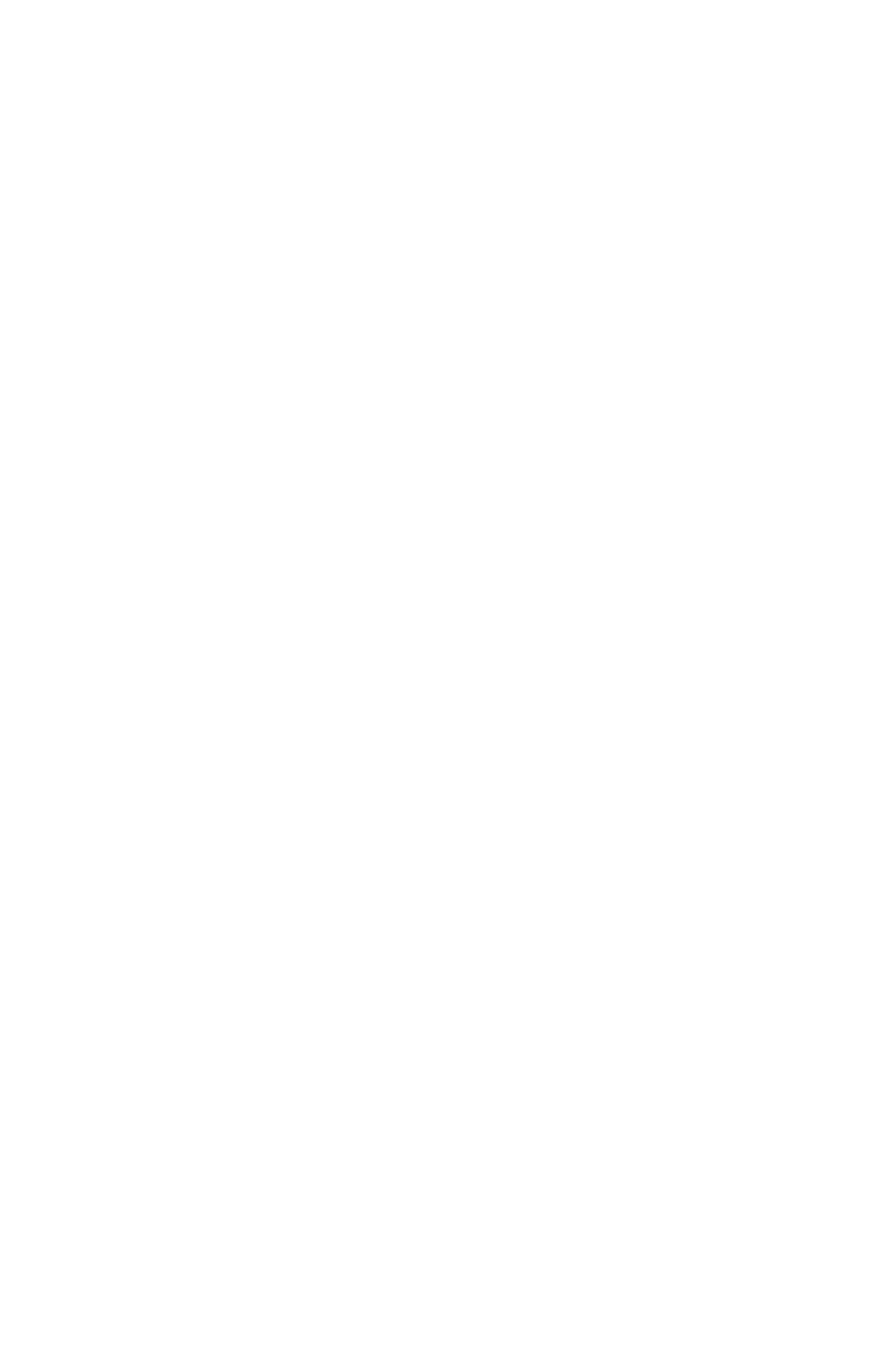was hired. In the ARL positions in which I have served, the provosts wanted someone who could not only come in to deal with and change dys- functional organizations [libraries], but also to bring them back to good health and service. A change agent is always a risk taker; you have no choice because implementing change always involves some kind of risks. (I would also say thatARL colleagues I know very well were probably hired because of their reputations for tak-ing risks and leadership.)

 "the successful candidates have been risk takers and leaders in ... other settings, but 'fit' rather than 'trait' drives the final selec- ity fit"—fits well in the organization's "Typically," one director pointed out, tion locally." There is often a "personalculture—and "good chemistry with the person to whom he or she reports."

 The opposite viewpoint is that "the academy is risk averse and built on con- sensus and tradition." Furthermore, "if a library has been administered by someone tyrannical, the person making the hiring decision may need to focus on hiring a 'healer' rather than a risk taker—the li- brary may need to get through the healing before it is ready to venture into risks." Thus, those making hiring decisions might seek "safe" candidates, the opposite of what they had or someone who will not "rock the boat." "They do not want someone who will create controversy, internally or externally, which might land on their desk." This group of directors also commented:

 The majority of the time, the people who do the hiring for ARL directors are not themselves directors. They rarely understand the full scope of traits and skills required of direc- tors. Their response to candidates is highly situational, that is, how bad (or good) are things at that li- brary already. If things are bad, the search committee will look for a risk  taker who will fix messes and bring change. If things are wonderful and the faculty love the library, the search committee will be cautious and look for someone conservative who will maintain the status quo. This is true even if one or two working librarians are on the committee, since they (1) don't really understand the director's job either and (2) have no power on the search committee. A search committee may sometimes perceive a leader as someone who will focus too much on external activities and not spend enough time on the home front or as someone who will not listen effectively to the individual "needs" of staff or faculty. The chal- lenge when one is a candidate is often to figure out quickly whether one is dealing with a conservative or a venturesome search committee.

 hiring decisions for deans/directors of ARL libraries are seeking people who are knowledgeable, articulate, cooperative, and sometimes even compliant. They want people who report to them to be effective, but not especially demanding of time, atten- tion, and resources. They value good citizenship to the institution and discourage those who strongly advo- cate for their unit or are aggressively independent. Increasingly, they want deans/directors who are experienced fundraisers. Especially in the largest libraries, they rarely hire potential rather than experience. Most of those who make the final

 One director disagreed with the decision consider either leadership or proposition that those making the hiring risk taking:

 perience, do very well in these areas Librarians, by their training and exbecause they alone on the academic side are promoted for these traits. LIS education stresses that most li-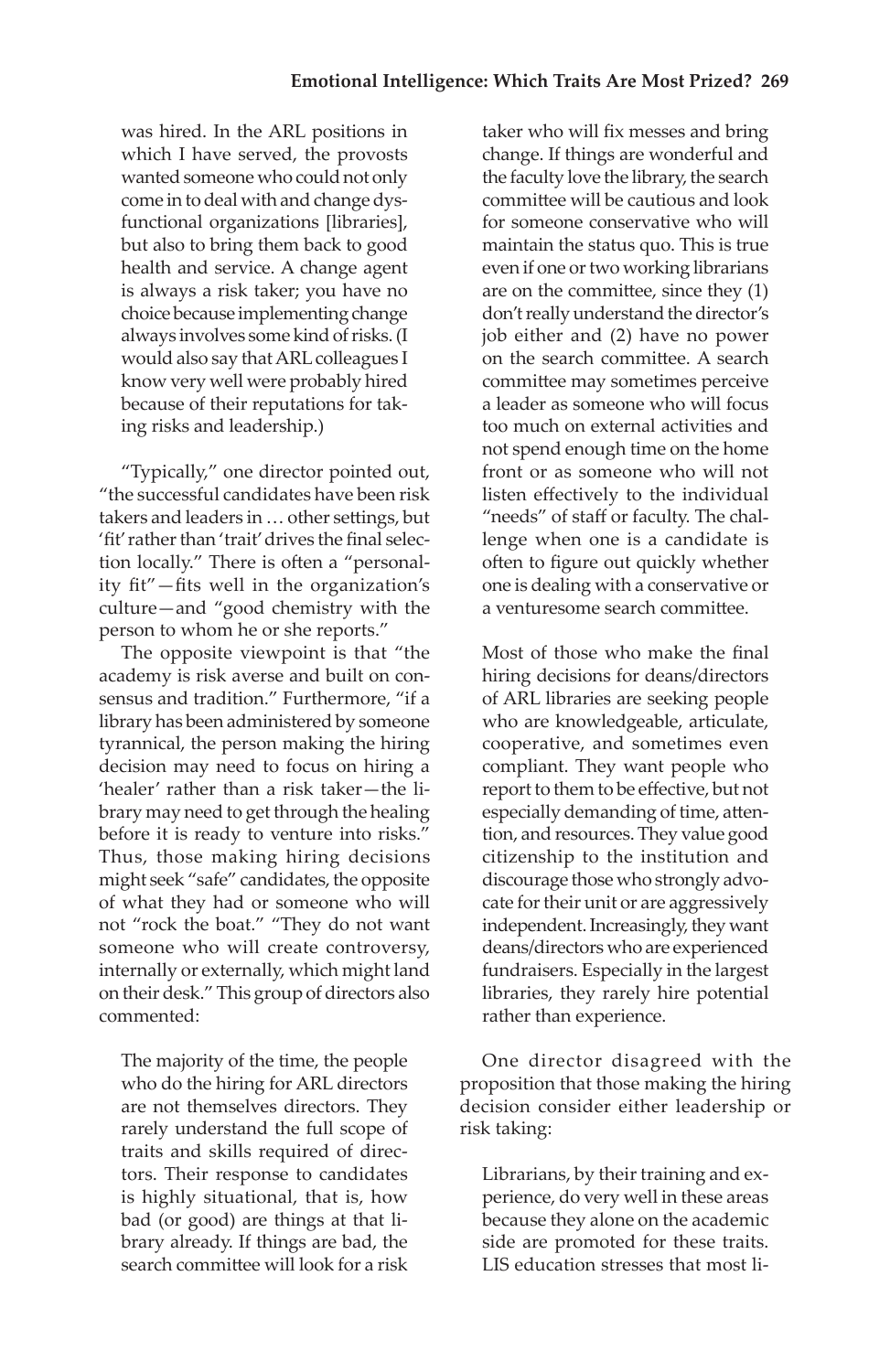brarians will be managers of people, all areas of management. This is not true of deans and department heads in academic units. Librarians self-se- not because the search process seeks money, and resources. By the time a librarian becomes a director, he or she has had extensive experience in lect and advance leaders so that the pools for these positions are strong, leadership and risk taking.

often seek "a good fundraiser, a trust- worthy colleague, and someone who will people skills, who are innovative and who administration, including the person to whom the director will report. One direc- innovative and successful leaders for their who can change the organization and In addition to leadership, institutions represent the institution well." Furthermore, they want individuals with good will get along well with the faculty and tor noted: "Smart academic leaders want libraries. Often they seek out individuals lead it into the future. On the other hand, I know provosts who intentionally avoid such risk takers and want status quo."

## **Interviews**

 The purpose of the interviews was to probe the study's research questions and deter- mine whether a library leadership crisis looms.23 The directors did remark that the position is about "moving an organization forward; it is not about money and power." Being a director is "political and hard," and it is "stressful" and requires "knowing a little about many areas," a breadth of knowledge, the ability to "fix problems," to function without praise, to think on one's feet, to listen, to synthesize what one hears and reads; and maintain the "big picture—understand how all things come together." One director believed that the profession has been successful in developing and promoting people of color to managerial positions, "but not at the rate it should to match the nation's demographics." The critical traits associ-ated with starting a new directorship, she

 thought, are respect and trust, gaining the respect of the staff and getting the staff to "trust that I want the library to provide the best service and to hold me accountable if I break that trust." She also emphasized the importance of patience (combined with persistence) as the director seeks to change the organizational culture.

 Another director pointed out that "You choose which traits to showcase at a and circumstances might require different ones. For the directors interviewed, at- tracting talented individuals to a director- people to become department heads. no long-term interest in management, Such positions are short term with clearly time position in management nor their confronting the profession, therefore, particular time" and that changing times ship is less of a concern that finding good Many librarians, they commented, have perhaps preferring "to be project heads." defined dates and deliverables, and they want neither the responsibility of a full-"life consumed by work." Critical issues are to "get more good librarians to take responsibility and assume authority."

 the position is. One interviewee com- mented that upper-university adminis-There was consensus that the university community is often unaware of what directors actually do and how complex trators think of the library in terms of the time when they used to conduct research and do not associate libraries with many issues with which they now deal.

 When the questions centered on the selection process for new directors, a com- mon comment was: "A typical search com- ing librarians. Neither these librarians nor directors do." This director characterized mittee consists of faculty, the director of information technology, and some workthe faculty are likely to be aware of what two types of search committees:

1. bers examine and compare the Cautious ones that want to maintain the status quo. The memcandidates line by line with the job advertisement.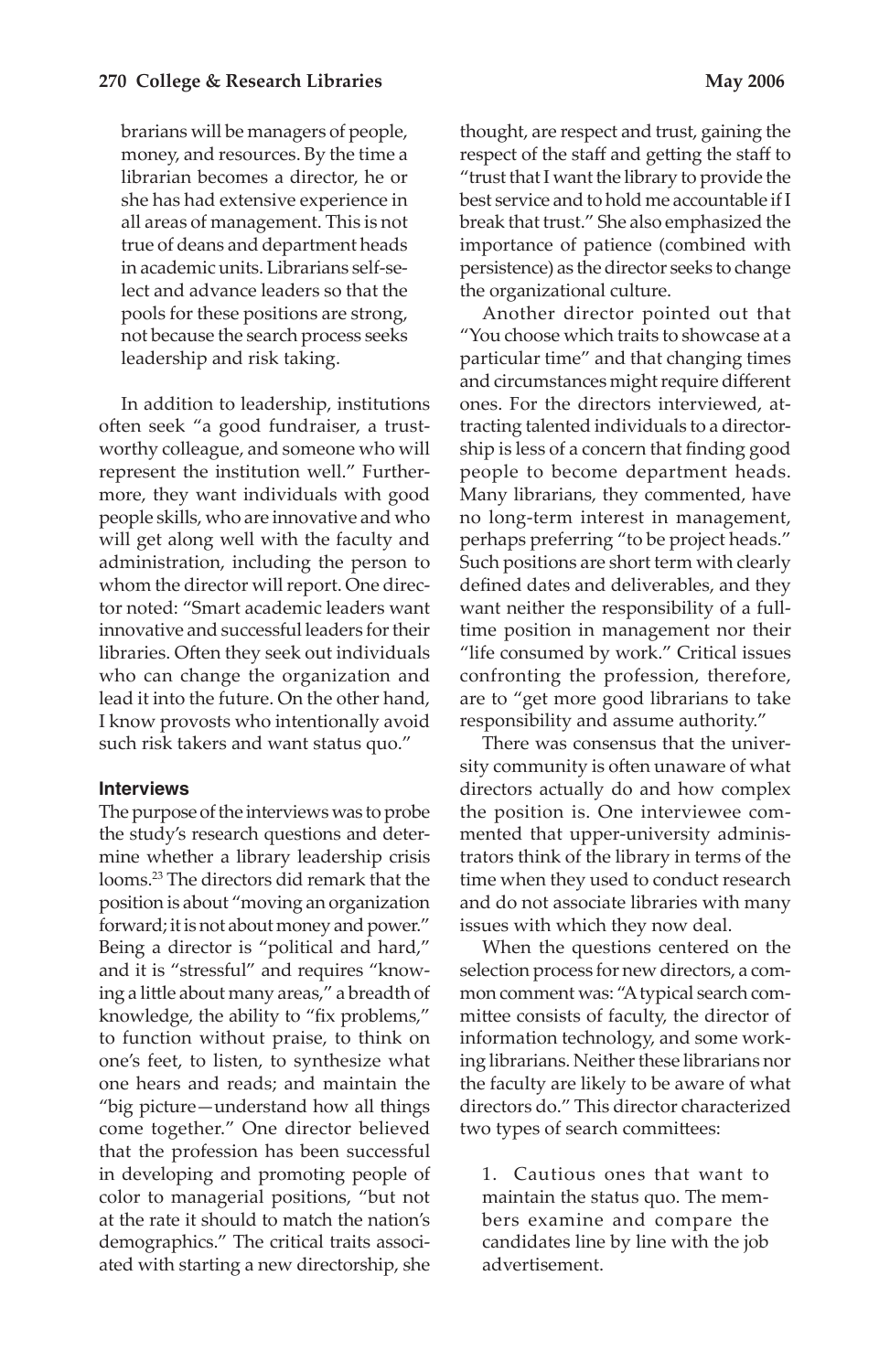willing to be innovative and flexible. They might even bring in consul-2. Adventitious ones that are more tants to help in the review process.

 In either instance, a key question is, How well do committee members get along? Another director expanded on the they are replacing. However, upon ar- might turn to members of the search two types by noting that institutions may seek the opposite of the type of director rival at the institution, the new director committee, "as you figure they helped to get you hired."

 A couple of directors thought they pos- that the senior management team, as a constantly engage in self-examination and sessed all the traits; the others believed that nobody could master all of them and whole, would have the set. It is important, they stressed, that senior managers seek to improve themselves.

"no better and no worse than before." One a good pool of candidates and to give such individuals the necessary experiences The interviewees did not believe there is any leadership crisis and that the pool of talented librarians for directorships is of them remarked: "In research libraries the 80/20 rule applies; 80 percent of the directors are good leaders and 20 percent are not." This is all the more reason for the profession, he maintains, to maintain from which to learn and master different leadership styles.

 Another reason to maintain a strong pool of candidates for the position of library director, it was noted, is that more than half the current directors are estimat- ed to retire between 2002 and 2010. Given the assorted complex issues relevant to academic libraries, library directors, more tionships with others—both those internal than ever, will need to manage their relaand external to the profession.

 of gaining diverse experiences in libraries and learning from those opportunities. "The best learning situations are those As to the path for becoming a leader, the directors emphasized the importance

 that are long term and give opportuni- ties for personal growth." One director with line authority. Flat organizations had line authority." Those interviewed leadership institutes. A director added participation in consortia to which the library is a member; such consortia might campuses as part of a state university system. Involvement in consortia pro- vides contacts and information as well as affords opportunities to engage in cautioned: "Growth has to be associated want leaders at the senior level who have highlighted mentoring, involvement in professional associations, and attending deal with issues that cut across different problem solving.

 "Nurturing," one director commented, working with one than the other. Because and perhaps about tenure, some librarians will prefer mentoring from the AULs." mentoring is to connect "people to the "is the role of both the director and AULs [associate or assistant library directors]. Some individuals are more comfortable the director has the final say about salary, She also pointed out that one purpose of profession" and that "there is more than one way to do things; there is often no single answer."

### **Discussion**

 Three categories (self-awareness, self- regulation, and motivation) relate to "self- management"; the other two (empathy and social skill) cover "managing relationships with others." For self-management (tables 1–3), "visionary—able to build a shared vision and rally others around it" (table 3) had the lowest average (1.583) among those most frequently identified, which means that more respondents were likely to rate it as most important. "Stable tempera- ment and ability to maintain an emotional balance under constant tensions" (table 2) was second (average: 2.724), followed by "cognitive ability to deal with complex scenarios/situations" (table 1; average: 3.764). Using 3.764 as a general guide, all the highly ranked traits in tables 2 and 3 had a smaller average. Clearly, there is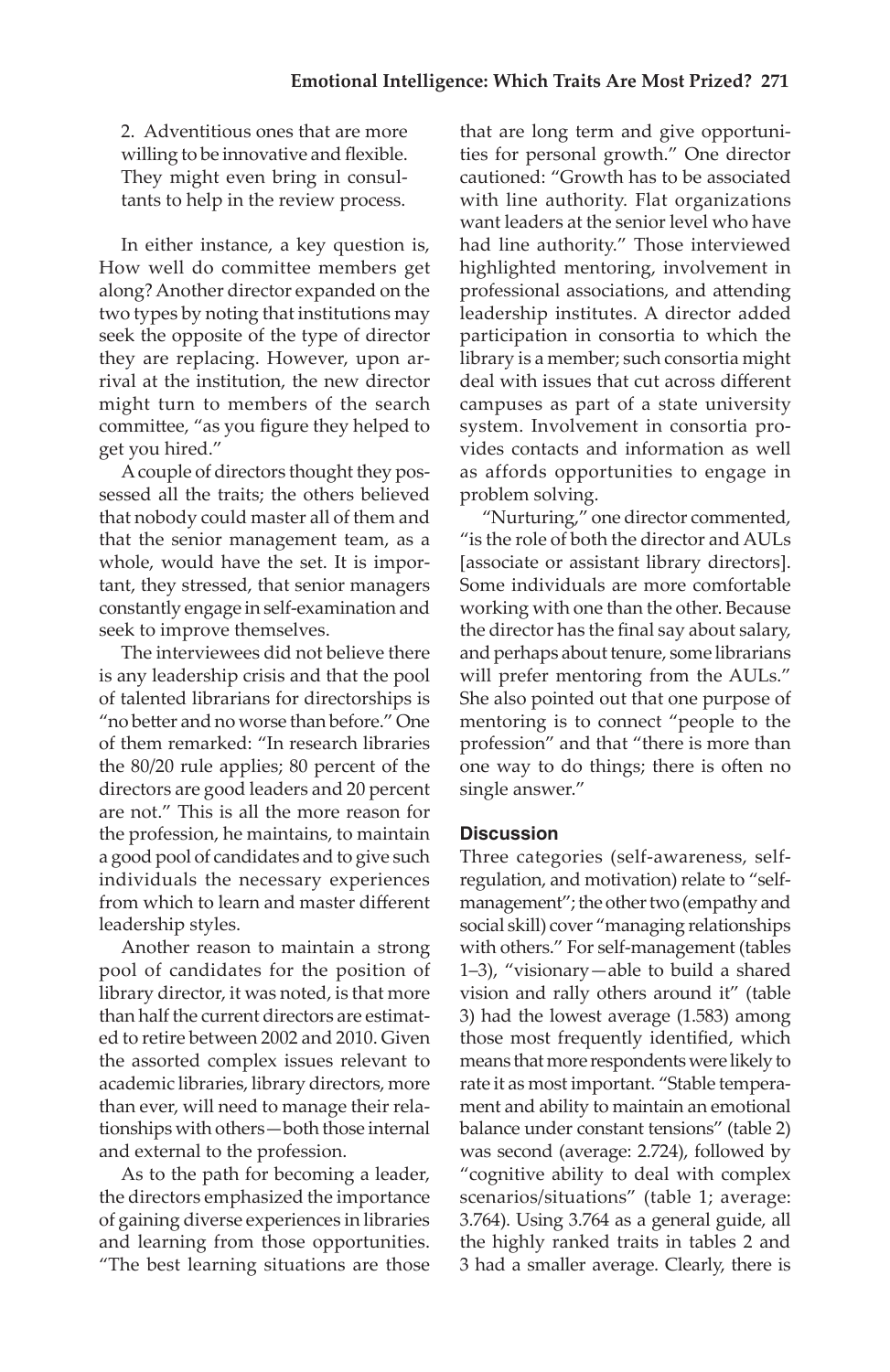greater consensus on self-regulation and motivation than on self-awareness.

 Turning to the other grouping (tables others," the most highly selected traits all had an average of less than 3.764. Among all the frequently mentioned traits (all five tables), the greatest consensus was on the importance of "visionary—able to build a shared vision and rally others around it" (table 3) and "ability to function in a politi- cal environment" (table 5; average: 2.186). 4 and 5), "managing relationships with

# **Reorganization of Traits**

 out that "respect for individuality and diversity" should be moved from the egory better if it were reworded as "ability to contextualize a given situation," which might mean a broad knowledge of issues, Only one director suggested a reorganization of the tables. This person pointed self-awareness category to the empathy category. The trait, "broad knowledge of issues," would fit the self-regulation catbut "the real point is the ability to think before acting because one is aware of the larger picture." Good listening skills," it was suggested, might relate to both selfregulation and empathy.

### **Job Advertisements**

 A tertiary research question is, Do the match the survey rankings? According to study findings, they do not! For the advertisements were concerned mostly "proven record of innovative and effective leadership" [ranked the highest]). None of oneself" (ranked second by the directors), even individuals who had a "sense of hu- mor" (ranked fourth). This is particularly traits identified in the job advertisements self-awareness category (table 1), the job with objective measures of success (e.g., the advertisements mentioned individuals who had a "realistic understanding of "knowing where he or she is going—taking the organization" (ranked third), or interesting because laughter and smiling are powerful creators of resonance.<sup>24</sup>

 none of the advertisements mentioned Likewise, for self-regulation (table 2),

 or the other highly ranked traits. The advertisements listed having a "broad yet, only twelve directors chose this individuals with a "stable temperament" knowledge of issues" as most important; among their top characteristics.

 In the third category, motivation (table 3), there appears to be more similarity rector rankings. The directors considered which appeared in fifteen advertise- ments. "Commitment" appeared most directors regarded it as third. Interest- directors, but this trait was not mentioned between the advertisements and the di-"visionary" as the most important trait, frequently in the advertisements and the ingly, optimism was ranked fifth by the in the advertisements.

 most frequently in the advertisements but, together with "attract, build, and high-quality service" third, "exercises good judgment" fourth, and "being a good listener" fifth. Yet, the advertise-In the fourth category, empathy (table 4), "good interpersonal skills" appeared retain talent," tied for second position in the director ratings. The directors placed "treat people with dignity and respect" first, "keep the organization focused on ments mentioned none of these traits.

 With the last category, social skill (table 5), there was a divergence between the advertisements and the director ratings. The directors ranked "ability to function in a political environment" the highest, but the advertisements did not mention this trait. Being "collaborative" appeared most often in the advertisements, but the directors ranked it fourth.

# **Comparison of Findings to Broader Literature**

 An emotionally intelligent leader appears to have much in common with transforma- tional leadership, another form of leader- ship. One way to look at transformational leadership is to contrast it with the concept of transactional leadership. Transactional leaders are power wielders; they guide or motivate their followers to establish and meet goals and to clarify role and task re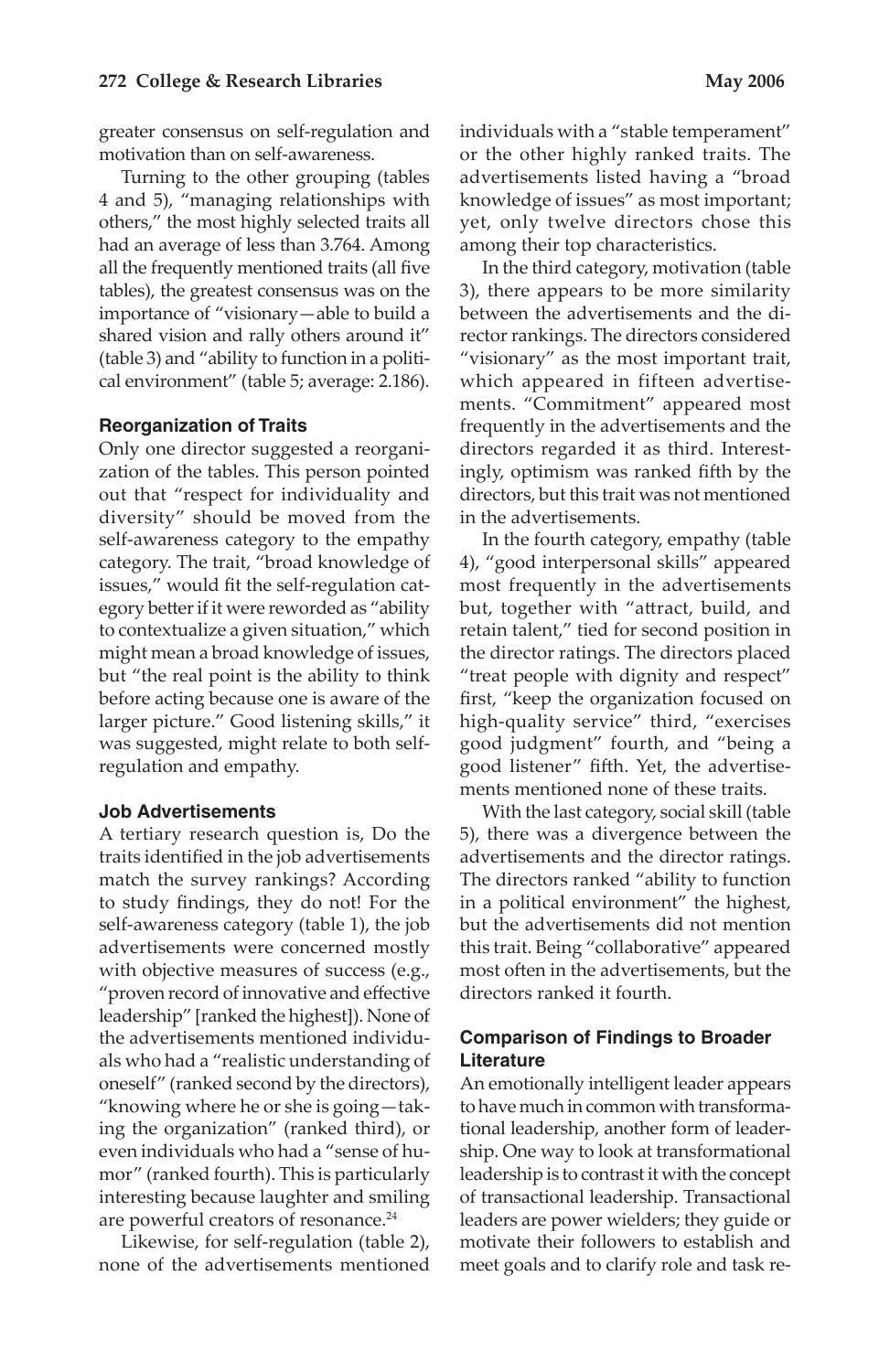quirements. In contrast, transformational leaders have an interest in the personal development of followers. This is similar to the EI concept of empathy. Transactional leaders get what they want and followers get something their want; succinctly stated, this is the "carrot-and-stick" approach. The transactional leader pursues a cost-benefit, economic exchange to meet subordinates' current material and psychic needs in return for "contracted" services provided by the subordinate. Additionally, transac- tional leaders cannot sublimate their own needs to the organization's, but the trans- formational leader can.25,26 This is similar to the EI trait of "stable temperament and ability to maintain emotional balance."

 Transactional leadership works well when maintaining day-to-day operations in stable environments. The problem with do not achieve the benefits of outstanding performance and their subordinates do transactional leadership is that subordinates are not motivated to work toward a group goal unless a personal incentive is involved. Clearly, transactional leaders not realize their potential.

 on transactional leadership. Similar to recognizes existing needs in potential fol- satisfy higher needs and to engage the full person or follower.<sup>27</sup> The transformational Transformational leadership builds the EI leader, the transformational leader lowers but tends to go further, seeking to leader can move followers to transcend their own self-interest for the good of the group or organization.

 Transformational leaders provide indi- vidualized consideration and intellectual They have special skills that allow them to personal action. A transformational leader leadership shares many of the EI traits stimulation, and they possess charisma. provide a supportive environment while motivating followers to higher levels of inspires the members of the organization to achieve more than they thought possible. Consequently, transformational related to motivation.

 It follows that a transforming leader acts to maximize the needs of followers.

 Leadership also must stimulate the needs of the entire organization, constantly moving employees to higher-order needs. The term *transformational* stems from the ability to develop people as resources and to move them to a more satisfactory state of existence.<sup>28</sup> By appealing to higher-order needs, the transformational leader generates sub- ordinate commitment to achieving the organizational mission.

 In reviewing the literature on transfor- appear consistently: acting creatively, acting interactively (with vision), being empowered, passionate, and ethical. ing the status quo and seeking new ideas. mational leadership, the following traits Creativity is revealed through challeng-Creative leaders see problems from different perspectives and are able to solve those problems. EI covers creativity and being visionary, and has variations of the other frequently mentioned traits.

 Transformational leaders act as vision- aries in that they work to achieve a shared vision. They empower their followers due reality and sustain it for the followers. This empowerment puts duality into power and allows followers to achieve to their ability to translate intention into motion; empowerment creates more empowerment, which in turn creates more their potential. The strength and compelling nature of this vision empowers the organization's members to excel.

 of traits is that the leader must have passion.29 Transformational leaders are passionate about their roles, tasks, re- sponsibilities, and obligations to their staff. They forget their personal problems, and in control. Without passion, there Although the word *passion* did not appear beyond expectations" involves being A surprising element in the listing lose a sense of time, and feel competent is no direction and vision is short-lived. as an EI trait, several characteristics are similar; for instance, "driven to achieve passionate.

 Another defining characteristic that emerges repeatedly in the literature on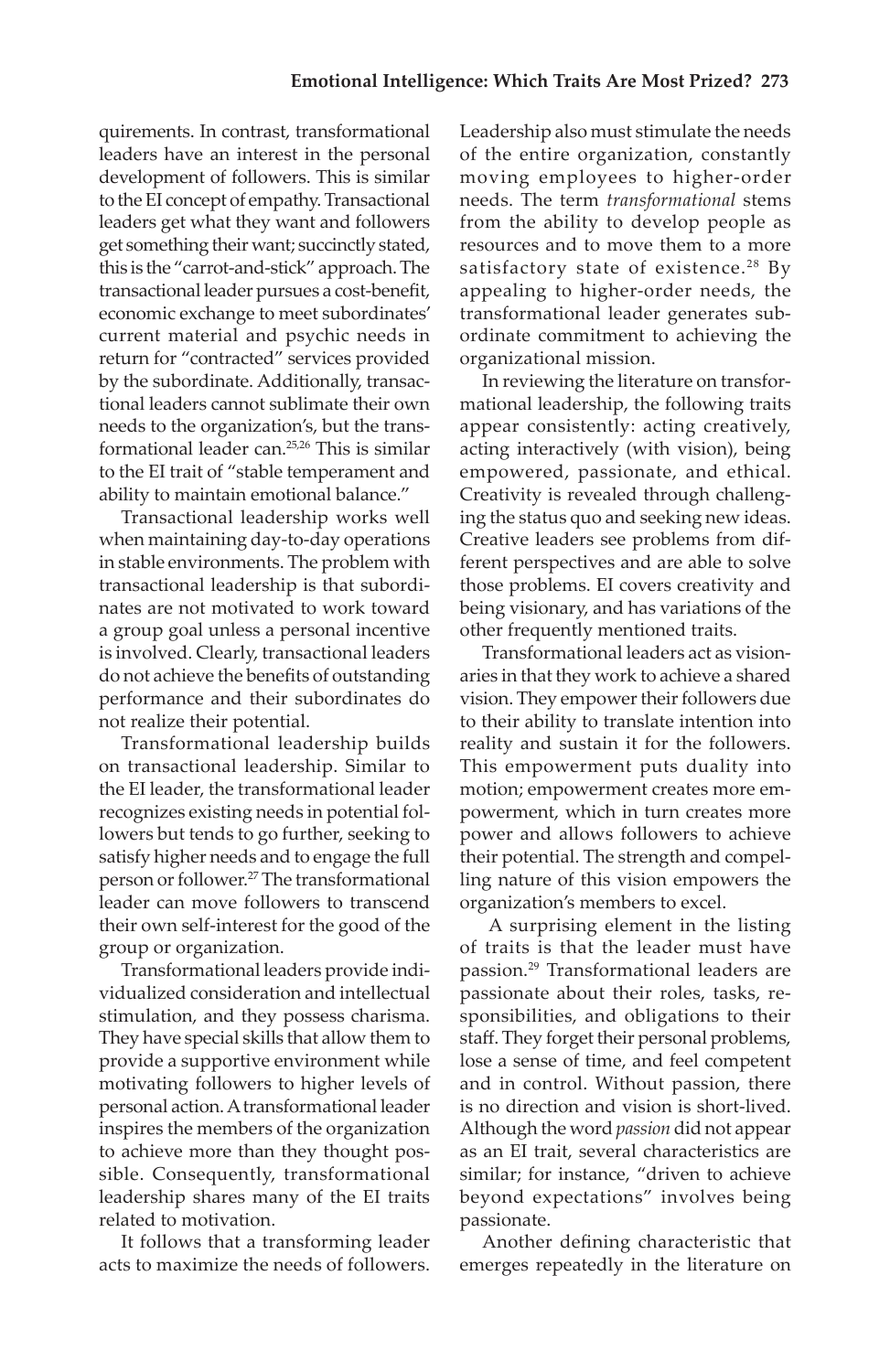transformational leadership is that the leader is an agent of change, a catalyst for in adapting to change or overcoming change, but not a controller of change. $30$ Change emerges as an EI trait, for example, "change/shape the library's culture," "comfortable with change," and "flexible obstacles."

# **Research Agenda**

 Instead of continuing to examine lead- ership traits in general, future research might probe different situations and identify any variations in the traits se- lected and used. Such research might take *Higher Education*31 and, through the ap- plication of case studies, investigate those in the most frequently occurring ones. more, within this context, are there differ-*The Carnegie Classification of Institutions of*  traits over time and determine any shifts In other words, how well do the general traits identified in this article hold over time and in different situations? Furtherences in the occurrence of different traits by gender and other general variables?

 Further research might look at other types of leadership than emotional intel- ligence, comparing the traits and reduc- ing any overlap among them. Case study research might take individuals identified in this study or elsewhere as leaders and probe which traits they have and how they use them effectively.<sup>32</sup> Furthermore, do staff and others concur with the characterization of certain individuals as leaders and any claim that directors possess certain traits?

# **Limitations**

 The authors recognize that the importance of specific traits may vary from situation

 and that many respondents wanted to by focusing on a few, the authors had to situation and institution to institution select more than five traits. Nonetheless, an opportunity to review and refine the emerging list.

# **Conclusion**

 this theory are similar to transformational leadership. As Goleman noted, EI "can fact, … on average, people's emotional don't necessarily come through life ex- emotional intelligence can do so if they're given the right information, guidance, Leadership might be defined in terms of emotional intelligence. Many aspects of be learned and improved at any age. In intelligence tends to increase as they age. But the specific leadership competencies that are based on emotional intelligence perience."33 He further observed: "Leaders who are motivated to improve their and support."34

 Leadership involves leading or in- fluencing people to develop shared values, vision, and expectations based on shared principles and behaviors and to advance organizational effectiveness. In effect, "if a person cannot influence others, they will not follow that person; and if they will not follow, the person is not a leader."35 Still, few people possess every trait identified in the five tables, but those traits deemed most essential for EI and other leadership styles merit close scrutiny and development. For these reasons, it is important to identify the assorted traits that comprise EI and to see that aspiring leaders in library and other information fields cultivate the ones deemed most critical.

### **Notes**

 Riggs distinguishes between management and leadership in "The Crisis and Opportunities in Library  Leadership," *Journal of Library Administration™* 32, no. 3/4 (2001): 6–7. Steven R. Covey states that "leadership creates new paradigms. Management works within the paradigm. Leadership works on the system. You manage 'things'; but you lead people. Fundamental to putting first things first in our lives is leadership *before* management: 'Am I doing the right things' *before* 'Am I doing things right'?" Steven R. Covey, *First Things First* (New York: Simon & Schuster, 1994), 27–28. 1. A. J. Anderson, course handout for LIS 404, library management (Dec. 11, 2000). Donald E.

2. Anderson, Unpublished course handout.